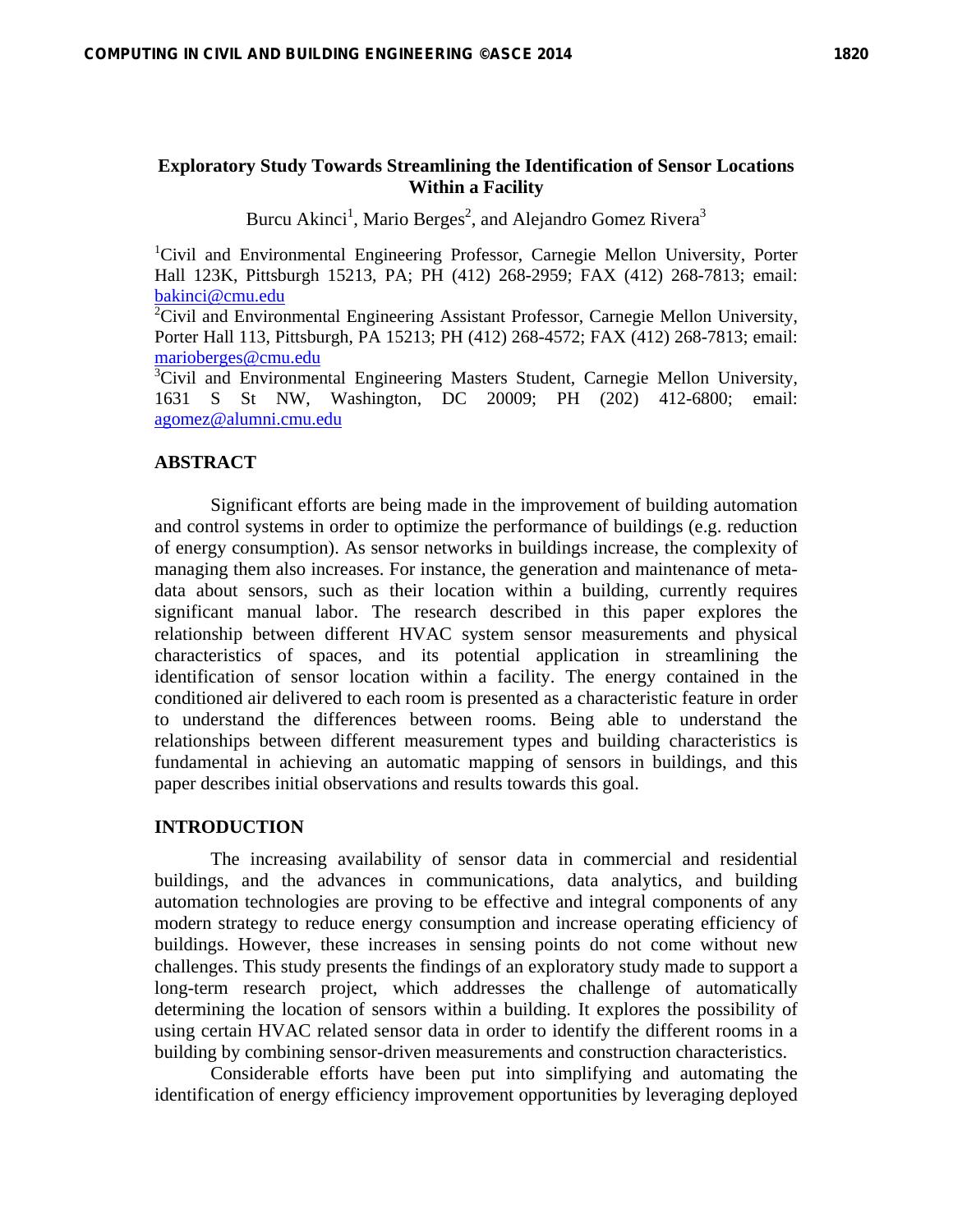sensors. Currently, engineers and facility managers rely on various manual activities in order to obtain information about the configuration, status, and relationships between different building components and systems (e.g., the sensor meta-data).

One type of meta-data that is particularly important is the physical location of sensors within a building. The database systems containing sensor data are typically configured manually (e.g., for each sensor a system administrator specifies the location, name, measurement type, unit of measurement, etc.). However, besides being error-prone, this manual input process needs to be repeated every time the meta-data changes (e.g., reconfiguration of building spaces, sensor replacements, relocations, etc.). This results in inaccurate information about location of sensors within a facility. Without accurate understanding of where the sensors are, it is difficult to effectively interpret the data that the sensors are collecting, and this could lead to misuse of building automation system components.

Previous efforts on creating data-driven sensor location methods have identified ways to cluster the sensors that are located within the same room; however, existing methods do not identify these rooms within the building. It is the objective of this study to introduce a feature, energy content in HVAC delivered air, which can be derived from HVAC system sensors that could lead to identifying the space in which the sensors are located.

We hypothesize that, at least in some cases, it is possible to use the sensor measurements along with some basic knowledge of a building's construction characteristics in order to automatically identify the sensor locations in the building. Determining how to achieve this is a long-term research goal, and the purpose of this paper is to provide preliminary results based on data collected from sensors in an HVAC system for a three-room test bed. We report the challenges identified throughout this study, and offer suggestions for strategies that show promise for solving this problem.

### **HYPOTHESIS AND THEORETICAL BACKGROUND**

HVAC systems design and building energy simulation are based on quantitative estimations of what is the rate at which a building's interior, at a thermal zone level, is loosing or gaining heat. The 2009 ASHRAE Handbook Fundamentals [1] provides an extensive explanation of the assumptions and formulations used to generate heating and cooling load calculations, and the fundamentals of heat flow rates, which represent the basis of our study.

We hypothesize that by comparing the energy content in the air that is being is introduced into a room through the HVAC system (as computed from sensor measurements), and the expected thermal behavior of each room given its construction characteristics and exterior temperature, it is possible to identify to which room the measurements from each sensor correspond.

If a room's set point is maintained constant and the temperature inside the room is consistently kept around the temperature set point, then the HVAC system is successfully compensating for the heat being lost (or gained), which is why we focused on combining the measurements to provide a feature that could be related to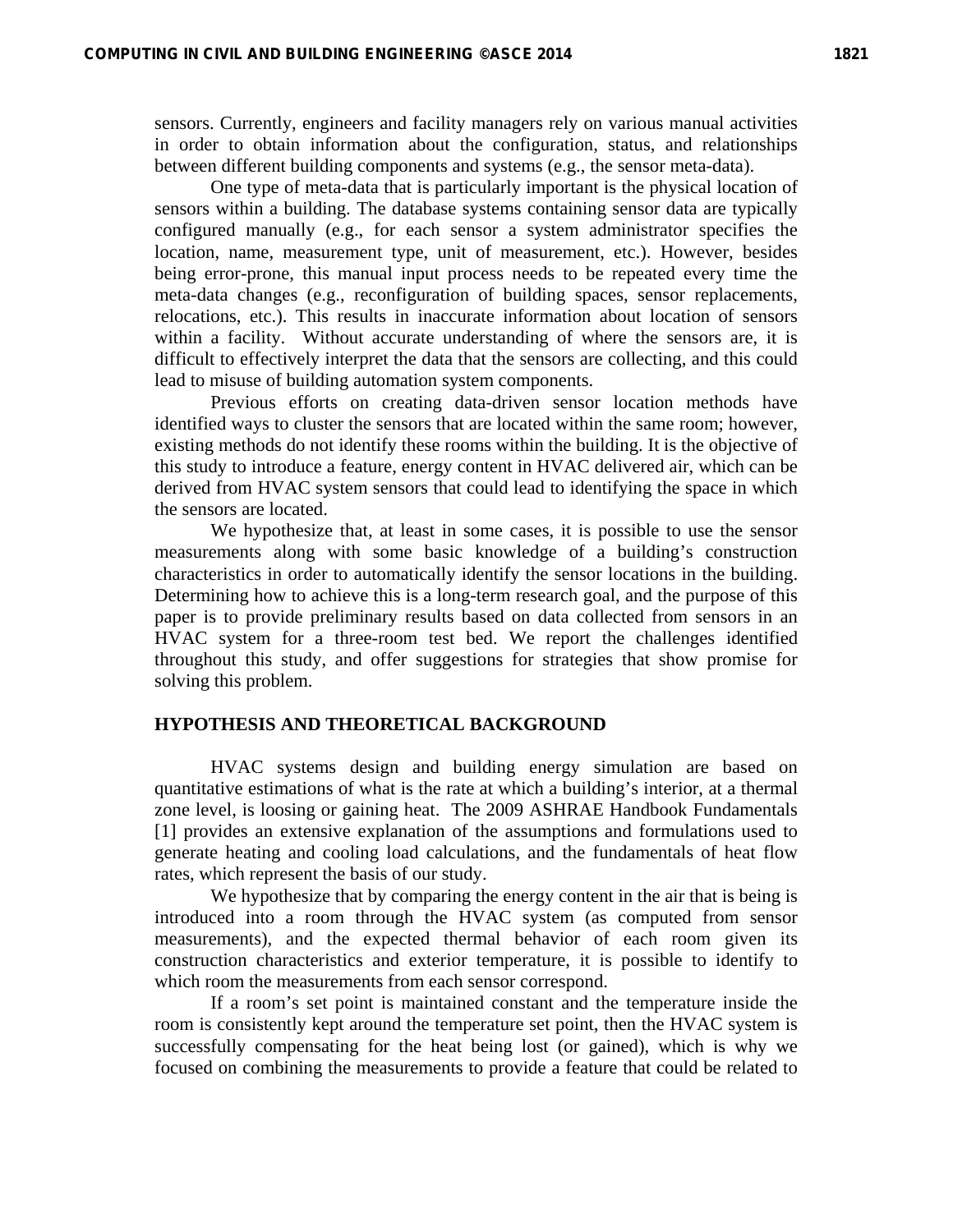the flow of heat from each room, which is the energy contained in the air delivered through the HVAC system.

In this way, sensor measurements are used to estimate the heat gain/loss of each room, and Building Information Models provide building characteristics such as geometric properties, material types, thermal resistance, etc. that can assist in understanding the mapping between the sensors and the expected heat flow rates for each room.

# **PREVIOUS WORK**

Different approaches have been taken to achieve an automatic location of sensors in buildings using signal processing and data analytic methods. For example, Hong et al. (2013) and Fontugne et al. (2012) propose an approach for automated analysis of how different sensors are related through the identification of clusters of sensors that are located within the same room. Calbimonte et al. (2012) worked on using raw data from sensors to infer metadata, such as what type of measurement is being gathered. Although in our study we assume that the type of measurement is known, in a fully automated system the inference of what kind of measurement is being obtained is a fundamental component.

Significant advances, such as the ones achieved by the referenced studies, provide a good framework for an automatic location of sensors. However, they still do not address the identification of which room in the building contains each of the clusters of sensors since the approaches build on the assumption that the exact location of at least one type of sensor is known. Our focus, on the long term, is to find a method that identifies in which specific room within a building a sensor is located. If at least one type of sensor can be reliably traced to their corresponding room, then the other sensors within the rooms could be located using clustering methods, such as the ones proposed in the referenced studies.

Comprehensive methods for estimating heating and cooling loads requirements in a building are defined by ASHRAE Handbook Fundamentals (2009). These methods, combined with Building Information Models (BIM), and increasing availability of data from materials manufacturers enables a better understanding of building thermal performance, not only at a whole building level, but also at thermal zone levels. For this reason, we believe that HVAC systems related sensors is the best starting point to look for a way to achieve an automatic location of sensors within a building.

#### **TEST BED AND DATASET DESCRIPTION**

A three-room test bed located in Carnegie Mellon University's Porter Hall in Pittsburgh, PA was used to make an initial exploratory analysis. Figure 1 shows a layout and 3D model of the space. One of the rooms is a conference room, another a computer lab, and the third one hosts servers and equipment for virtual reality research.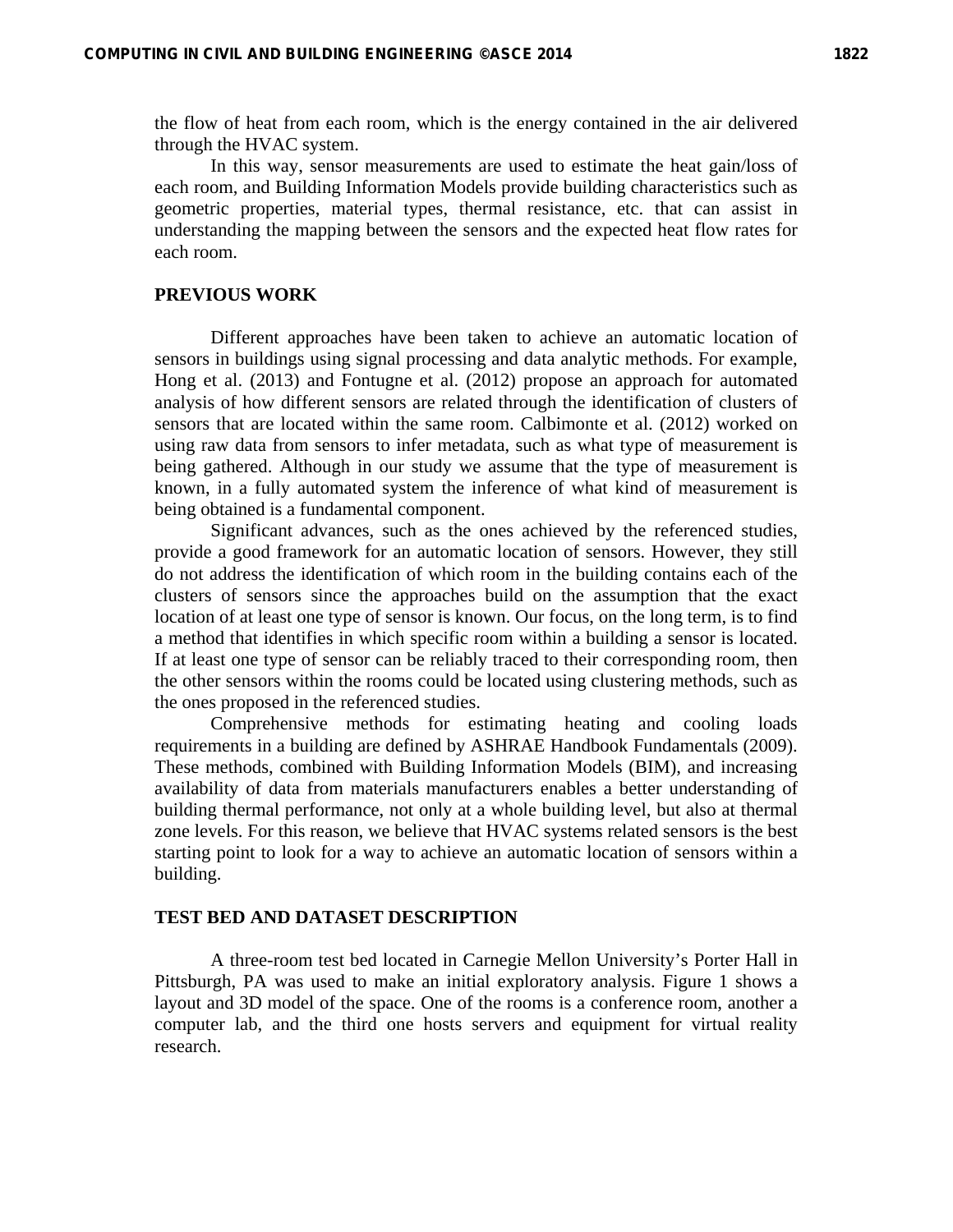The space has a total area of 1,146 square feet, an envelope consisting of 12" brick walls and interior gypsum wall board lining, and a dedicated variable air volume HVAC system with thermostats in each room. The data is stored using OSIsoft's PI System (http://www.osisoft.com/), which is specially designed to manage large amounts of time-series data. For each room, 40 different measurement points are recorded, most of them associated with the HVAC system (e.g. room temperature, valve position, damper commands, and set points).



**Figure 1. Layout and 3D view of PSII Lab** 

The data used for this analysis includes the period between April 15, 2012 and August 22, 2013, with evenly spaced time intervals of data collection of one minute. Time series were obtained for each of the different sensors within a room and five of them were selected as relevant measurements for our study: zone temperature, HVAC discharge air temperature, HVAC air volume, set points, and outdoor temperature.

# **EXPERIMENT DESCRIPTION**

The first step was to determine how to use the data collected at the test bed in order to obtain a feature that could help us understand what the heat flow rate in each room could be. An estimate of the energy content in the air introduced through the HVAC system was used for this purpose and is calculated using measurements of air volume and discharge air temperature, using the following expression (1):

$$
Q_{\text{HVAC}} = V_{\text{HVAC}} \cdot T_{\text{HVAC}} \cdot \rho \cdot C_p \tag{1}
$$

Where,  $V_{\text{HVAC}}$  is the airflow,  $T_{\text{HVAC}}$  is the discharge air temperature,  $\rho$  is the density of air,  $C_p$  is the specific heat capacity of air at constant pressure, and Q is the rate of heat transfer (power), which can be considered as a discrete estimate of the energy since measurements were collected every minute. A constant value of **ρ**\*Cp of 0.018 was assumed.

The logic of this equation is that in order to keep a room at a specified set point, equilibrium shall be maintained between the heat loss (or gain) of the room and the air introduced through the HVAC system. Through the understanding of how much energy is contained in the air that is being delivered by HVAC systems, it is possible to understand what is the heat flow behavior of each room, providing a means of understanding what is the combined effect of construction materials, infiltration rates, occupation, and any other factor that contributes to the loss or gain of heat in a building.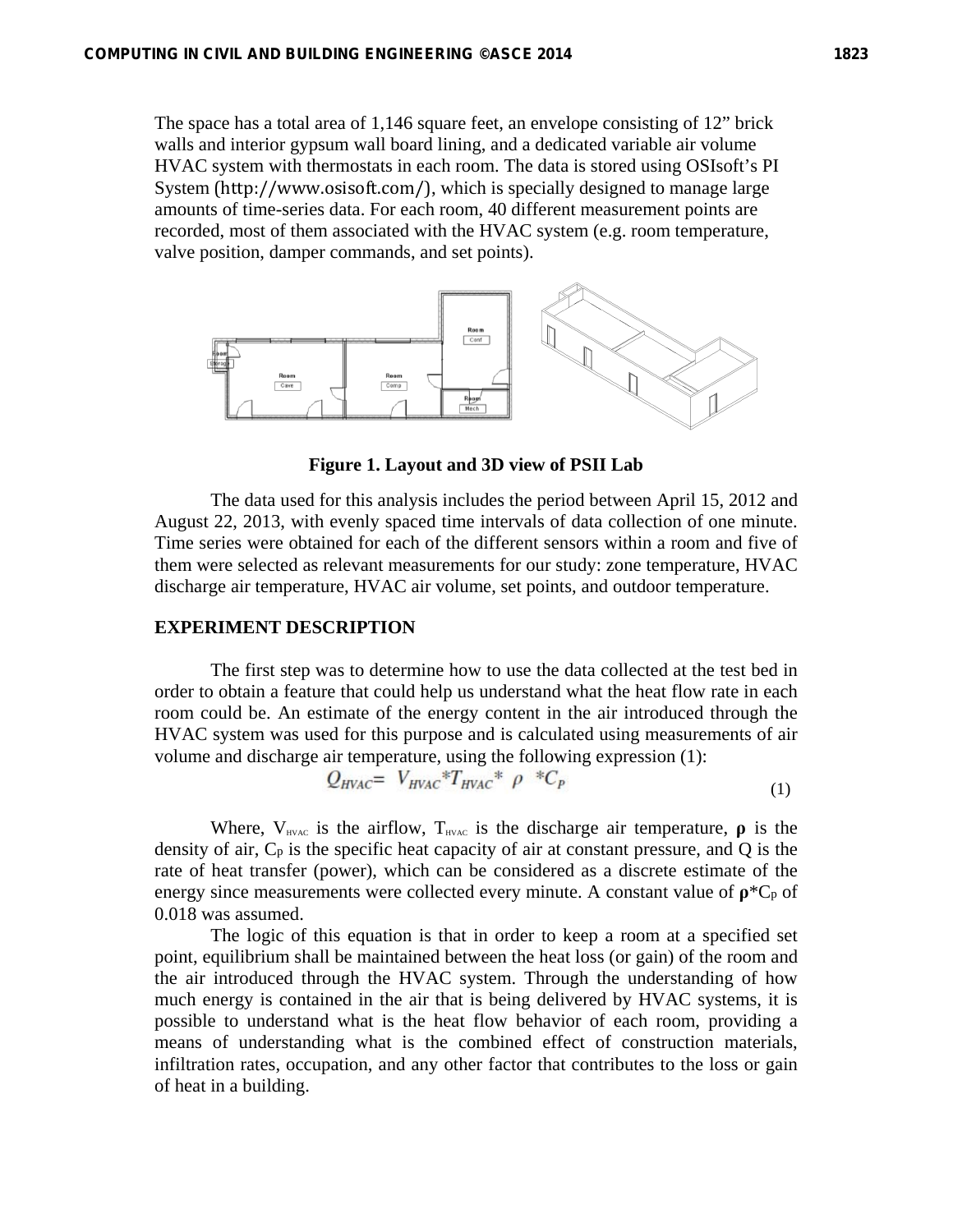The energy content in the HVAC delivered air combines data generated from two sensors (discharge temperature and air volume), which is why it was important to:

- Understand if there is an apparent relationship between the energy content of the air delivered by the HVAC system and the outside temperature;
- From the two variables used to estimate the energy content in HVAC delivered air, determine if there is one that dominates the relationship between the outside temperature and the energy content.

Upon determination that energy content is closely tied to the outdoor temperature and how the HVAC system adapts to these conditions, a comparison between the energy introduced to each room was made in order to identify trends of energy needs for each room. Absolute and relative amounts of energy were compared, using building characteristics (e.g. floor area, wall area, but most importantly the addition of the area times resistance for all relevant elements for heat loss estimation for each room).

The relative amount is a normalized value of the energy delivered; this normalization is achieved by dividing the absolute energy by construction characteristics from each room (e.g. Surface area, envelope area, window area). For a period of seven days, the set points in the rooms were controlled and set to the same temperature in order to have a period of time without such variation.

### **RESULTS**

**Energy estimates.** From the estimates provided by Expression (1) it could be seen that different amounts of energy were being introduced into each room through the HVAC system in order to maintain the user required set points, compensating for the net heat losses/gains of each room (See Figure 2).



**Figure 2. Behavior of energy content in air delivered through HVAC system for the three rooms** 

**Relationship between energy and outside temperature.** The initial hypothesis is that there is an apparent relationship between this feature and the outside temperature. By plotting data for the different rooms, and in different periods, it is possible to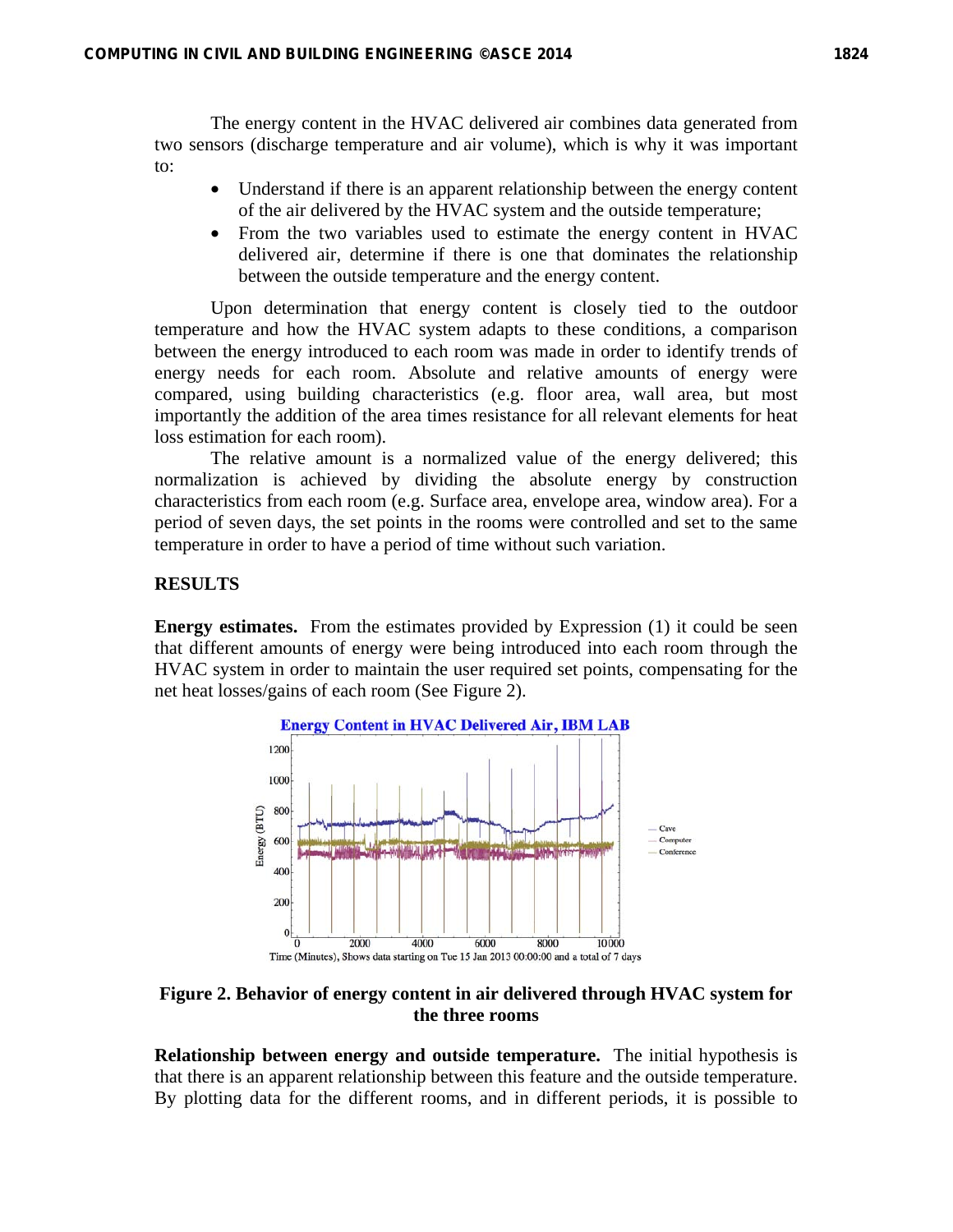confirm that there is indeed a linear relationship between these two variables. The most obvious example is shown in Figure 3, where data from the CAVE, the room that hosts servers and equipment for virtual reality research, is plotted in time series form and a scatter plot with the difference in temperature between outside temperature and set-point is plotted on the X-axis and the energy content is represented on the Y-axis. The Pearson's correlation coefficient for the data shown in Figure 1 is -0.82, which could be interpreted as having a very strong relationship between these two variables.



**Figure 3. Time Series and Scatter Plot to show an example of close relationship between exterior temperature and HVAC air energy content** 

Even though Figure 3 is a good example to show the existence of a linear relationship between the variables, this relationship is not absolute and it varies depending on several factors. For example during this study it was found that changes in set points or differential variations in outside temperature with respect to set points can generate different linear relationships, even for the same room. This can be seen in Figure 4a, where a change in the set point generates two clearly marked linear relationships. For the data plotted in Figure 4b, the resulting Pearson correlation coefficient, -.45, still provides an evidence of a strong relationship between the energy content of HVAC air and the outside temperature.

Figure 5 shows energy content values in absolute and relative, normalized, forms. A clear classification can be observed in both forms; however, normalization allows a more clear differentiation of the rooms throughout time.

Other normalizations were made for this study, including normalization by envelope area, window area, door area, and by adding the product of area and thermal conductivity of the different construction elements of each room. Amongst these, the floor area normalization provides a clear separation when plotted as normalized time series.

Longer periods of time, six months to one-year periods, were plotted and patterns in classifications of rooms were observed when good quality data was available. For instance, it was consistently observed that the relative HVAC energy required by the CAVE versus the computer lab during summers was opposite during winter. Further analysis shall be made in order to understand why this is happening in these rooms.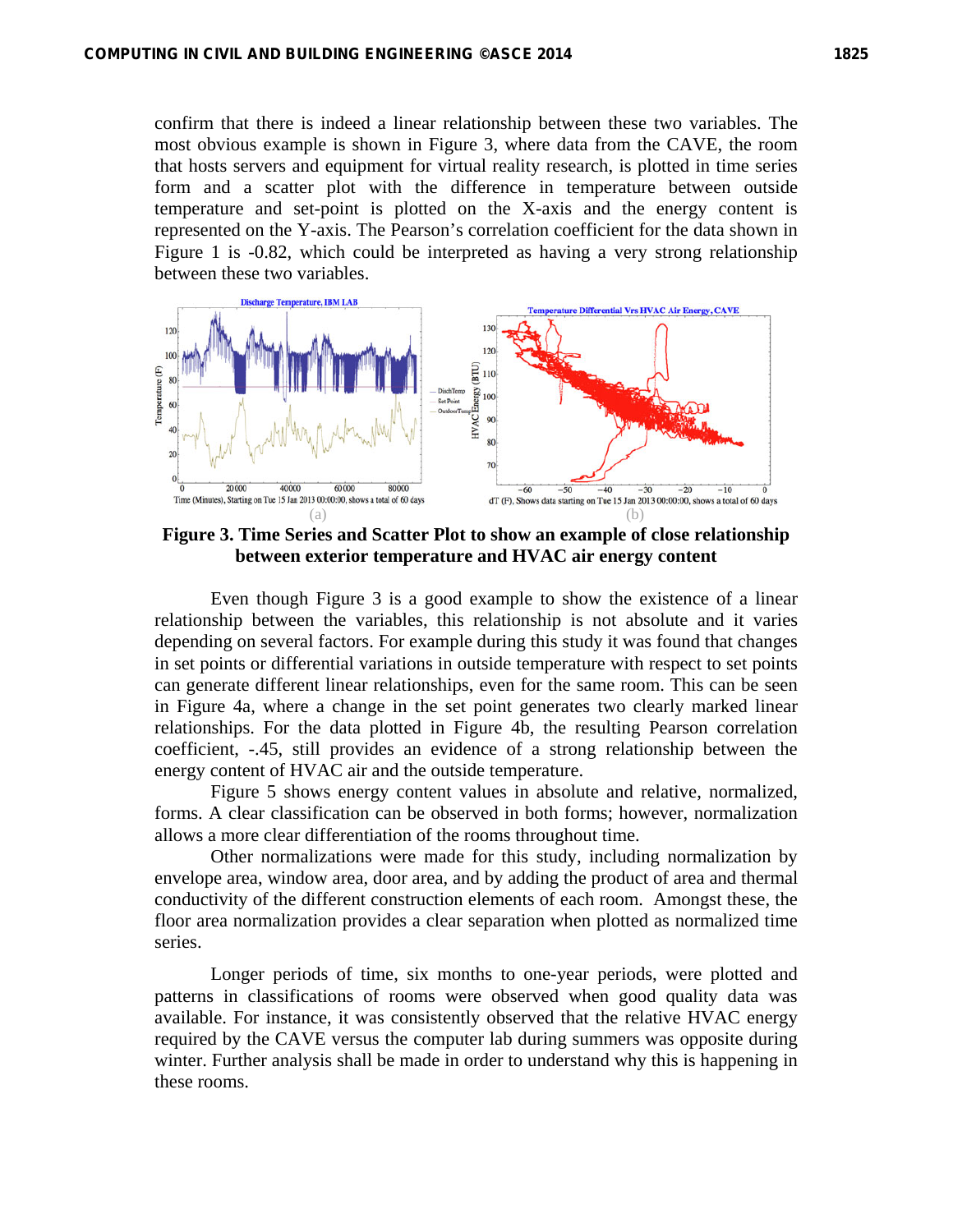

**Figure 4. Time Series and Scatter Plot to show an example of clustering due to changes in set point. (a) Shows period of 7 days with change in set point during 4th day; (b) Shows the first three days of period shown in (a)** 



**Figure 5. Classification of room characteristics in absolute and relative terms of energy content in HVAC delivered air**